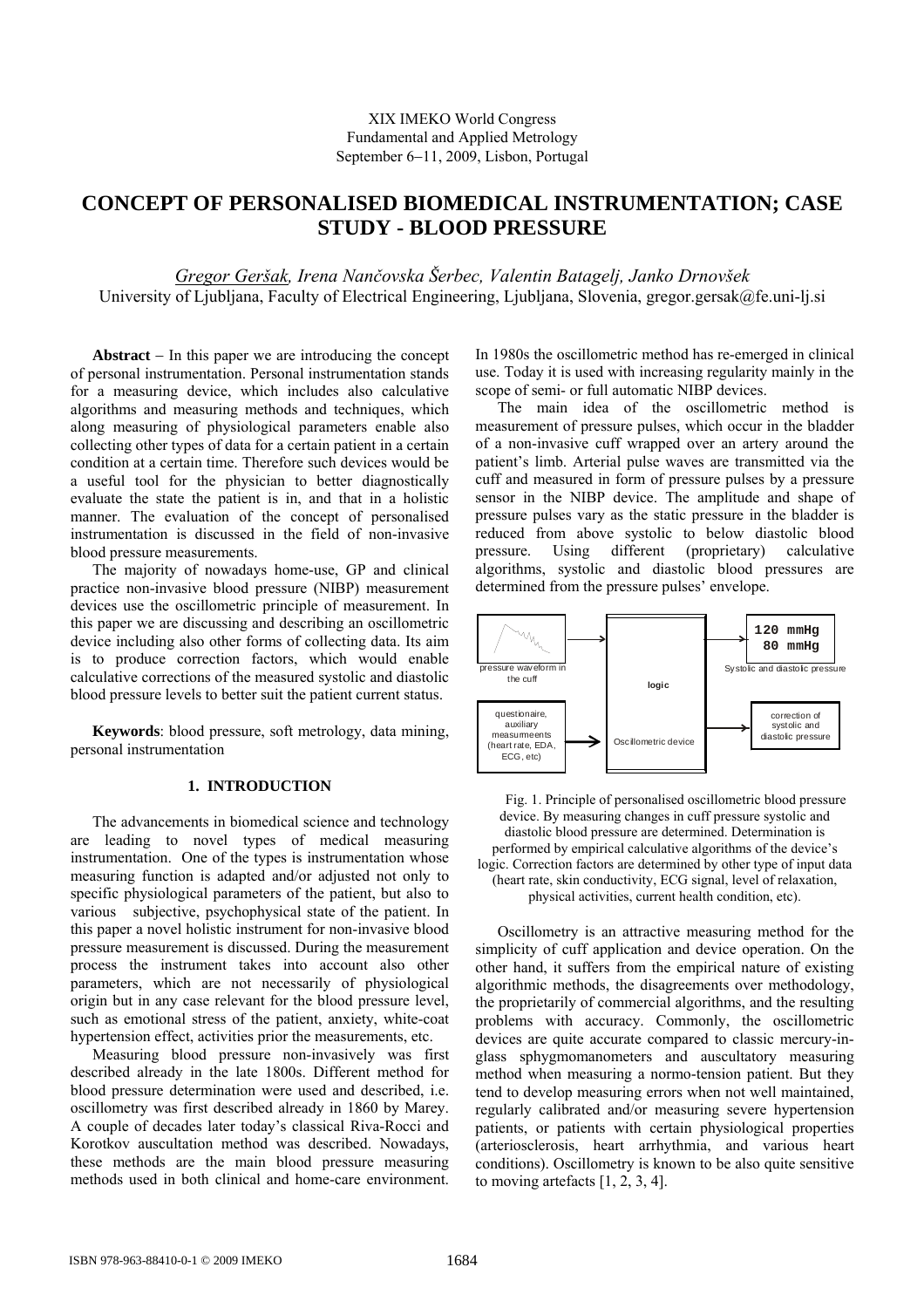The aim of our research is to build a NIBP device, based on oscillometry, but instead of a common empirical calculative algorithm employing regression models gained from data-mining methods. As such it would potentially estimate blood pressure more reliably and accurately also for commonly problematic type of oscillometric measurements (severely hypertensive patients, arteriosclerosis, heart arrhythmia, excessive moving, incorrect body position, measurements in not relaxed state, etc). In this paper we are describing and evaluating the idea of replacing the empirical calculative algorithms of oscillometric NIBP devices by data-mining methods in order to increase device's accuracy and reliability.

## **2. PERSONALISED INSTRUMENT FOR NON-INVASIVE BLOOD PRESSURE MEASUREMENT**

The necessary data for teaching phase of building the regression model was acquired by an upgraded virtual instrument for blood pressure measurement designed in LabVIEW environment for a previous study [5]. The instrument consisted of a data-acquisition module and a data-processing module. In the data- acquisition module the oscillometric envelopes were sampled by means of a cuff and a calibrated pressure transducer. Oscillometric envelopes represented the input data for the data-processing module. The inputs for the teaching phase of the dataprocessing module were systolic and diastolic values of blood pressure. Values were determined by measuring 20 healthy volunteers using a verified clinically validated commercial NIBP device. Prior to the measurement the volunteers filled-in a questionnaire about their psychoemotional status, e.g. 5 grade level of relaxation, description of physical activities prior the measurements, current health condition (healthy, acute, chronic illness), heart rate before the measurement, skin conductivity, ECG signal, etc. In the data-processing module the calculation of both systolic (SYS) and diastolic (DIA) blood pressure levels took place. Basic inputs for the regression model, built with data mining tool for the determination of blood pressure levels were pairs of an oscillometric envelope of the pressure pulses and resulting systolic and diastolic blood pressure values, determined within the same measurement.

In the future, calculative corrections of SYS and DIA will be implemented taking into account some general correlations between blood pressure level and psychophysical state of the patient. E.g. a patient climbing up the stairs to reach the physicians office has elevated blood pressure level or patient sitting in incorrect position would have the blood pressure levels altered. At the moment the teaching group is far too small to draw any conclusions about these correlations. With a larger teaching group the values of the correlation coefficients would be more significantly determined. Resulting in a more reliably SYS and DIA corrections.

A set-up for acquiring the oscillometric envelopes and blood pressure determination was built. System was built by means of a suitable pressure transducer and a measurement system with high enough sampling frequency. Pressure transducer XFPM 050KPG-P1 (by Fujikura) was used. By means of an A/D card SCB-100TT (by National Instruments) it was connected to a personal computer. In LabVIEW environment a programme for acquiring of the pressure transducer's output, pre-processing and processing of acquired data was written. Output of the programme was a time series of pressure pulses amplitudes versus the cuff pressure, i.e. the oscillometric envelope with sampling frequency 300 Hz.

Raw data was processed in LabVIEW environment. It was preconditioned (removing the outliers, preparation for the processing). The oscillations were filtered from the acquired raw signal by using a simple subtractive method. The deflating cuff pressure was fitted by a polynomial function and subtracted from the acquired raw signal, resulting in a time dependant function of the oscillations' amplitudes. Filtering using the fitted ramp is not equivalent to subtracting the base cuff pressure, i.e. the cuff pressure as it would be without oscillations, from the acquired signal. It involved a certain averaging, resulting in waveform shown in Fig. 2. In-time conditioning was included, enabling manual improvement of the envelope shape to exclude errors due to incorrect sampling process, motion artefacts, tremor or cardiovascular abnormalities during the measuring period, etc.



Fig. 2. Oscillometric envelope formed using baseline-to-peak oscillation amplitude.

Commonly, there are three main possibilities of conditioning the oscillation amplitudes to form the oscillometric envelope; peak-to-peak oscillation amplitude, function of partial or full time-integral of the oscillometric pulses and baseline-to-peak oscillation amplitude [6]. Due to simplicity we decided on the latter.

#### *2.1. Acquiring of the oscillometric envelopes*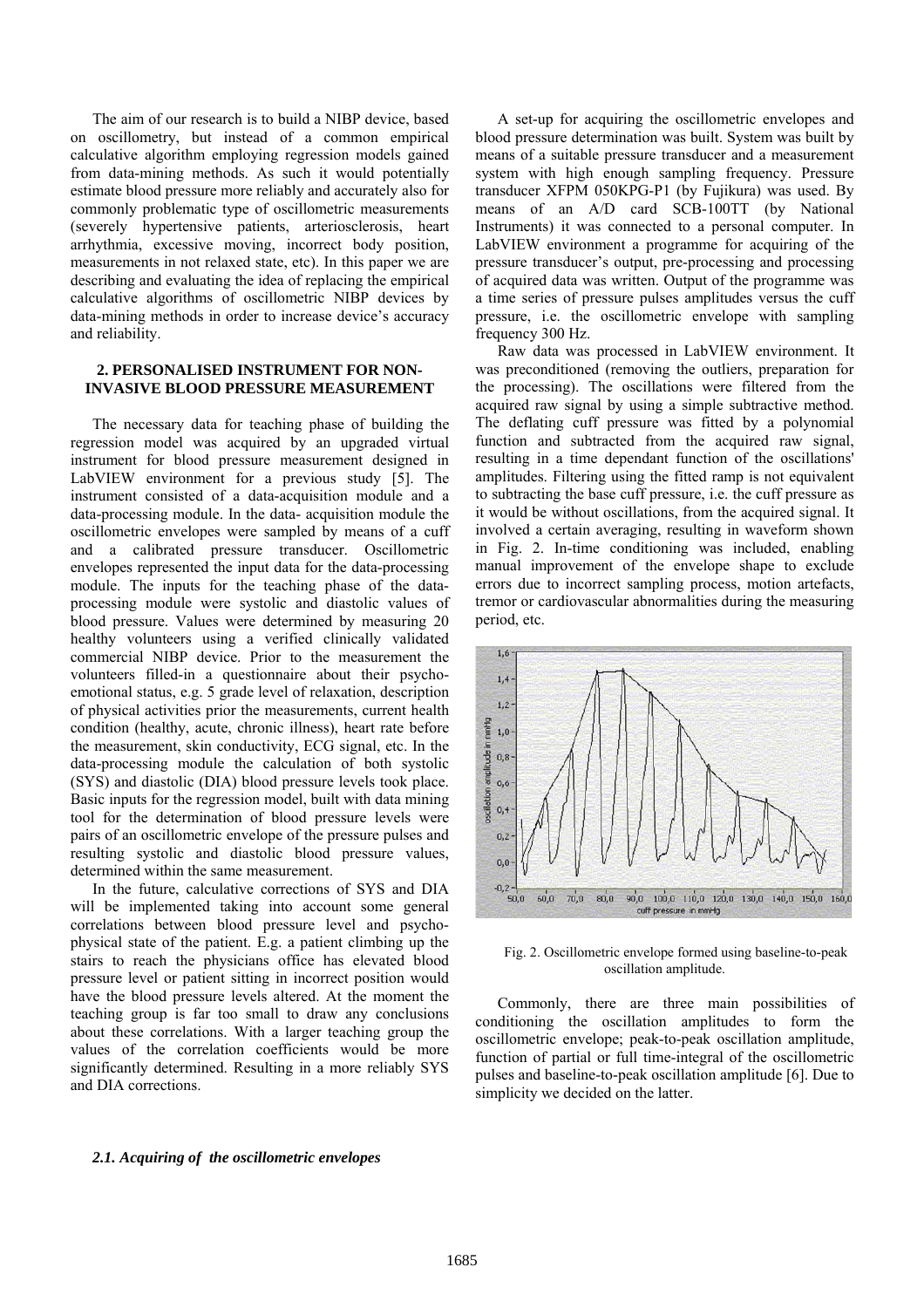

Fig. 3. LabVIEW front panel of the cuff pressure pulses acquiring. The graph on the left shows the acquired raw pressure signal in the cuff while inflating and deflating. The graph on the right shows the selected part of the deflation, with oscillometric pressure pulses noticeable.

#### *2.2 Acquiring the blood pressure levels*

For the purpose of this research two blood pressure signals were used for generation of oscillometric envelopes. Ninety real physiological blood pressure signals from 23 healthy volunteers were acquired. Blood pressure levels were determined by means of a commercial clinically validated NIBP device M6 (HEM-7001-E by Omron Healthcare) [7]. The acquiring of the raw pressure signal was followed by removing the moving artefacts, outliers and other errors in measurements by the pre-processing module. Using the LabVIEW programme the optimal envelope shape could be adjusted and optimised (Fig. 3.).

## *2.3 Building of the model*

A transfer function has been built by means of regression model, built with data mining tool, which was further used for estimation of blood pressure.

For systolic and diastolic pressure modelling we used opensource machine learning software WEKA, which is in the universities' environment a well-known tool for data mining [9]. Regression models were built on the dataset, which consisted of 125 physiological envelopes of healthy volunteers (fig. 6). Inputs of regression models were built in form of vectors from the envelopes using sampling. We varied the length of the input vector from 10 to 1000. Sampling with different time delays was additionally performed. Outputs of the models are either systolic or diastolic pressure (fig. 4). The following model types were used: simple linear regression, feed-forward neural network (multilayer perceptron) and a model based on support vector regression.

The quality of regression models, which we also call predictors, was estimated by means of the following performance measures: root mean squared error (*RMSE*), correlation coefficient (*CC*), and Mean Absolute Error (*MAE*).

$$
RMSE(\Theta) = \sqrt{MSE(\Theta)}
$$
  
\n
$$
MSE(\Theta) = \frac{1}{N} \sum_{t=1}^{N} (y(t) - \hat{y}(t; \Theta))^2
$$
  
\n
$$
MAE(\Theta) = \frac{1}{N} \sum_{t=1}^{N} |y(t) - \hat{y}(t; \Theta)|
$$
\n(1)

*RMSE* (1) estimates the standard deviation of the mean value of the estimation (SIS/DIA pressure), which was subject of our modelling. *CC* measures the correlation between real and estimated values  $CC \in [0,1]$ . Of good quality are those who's *CC* is near value of 1. *MAE* measures the mean value of the absolute discrepancies (deviation). Because our dataset was of limited size, with an aim of avoiding the overfitting, we used a mechanism called n-fold cross validation in order to estimate the error of prediction (regression) [11]. The data set was divided into *N* subsets, and the holdout method was repeated *N* times. Each time, one of the *N* subsets was used as the test set and the other *N-1* subsets were put together to form a training set. Afterwards the average error across all *N* trials was computed. The advantage of this method was that it mattered much less how the data got divided. The variance of the resulting estimate was reduced as *N* was increased. The disadvantage of this method was that the training algorithm had to be rerun from scratch *N* times, which meant it took *N* times as much computation to make an evaluation. We build the final model on the whole dataset.



Fig. 4. Regression model for estimation of pressure. The length of input vector  $x(n)$  was varied from 10 to 1000. The length of output vector is 1 and represents SYS and DIA pressure.

#### *2.3.1 Data mining models*

Linear regression is a simple statistical method that models the relationship between a dependent variable  $\hat{y}(t)$ , independent variables  $x_i(t)$ ,  $i = 1..p$  and a random term  $\varepsilon$ . The model can be written as:

$$
\hat{y}(t) = \beta_0 + \beta_1 x_1(t) + \dots \beta_p x_p(t) + \varepsilon \tag{2}
$$

where  $\beta_0$  is the intercept ("constant" term), the  $\beta_i$  are the respective parameters (weights) of independent variables, and *p* is the number of parameters to be estimated in the linear regression. The main idea of linear regression is to find the set of  $\beta$  which minimizes:

$$
\sum_{n=1}^{N} \left( x(n) - \sum_{j=1}^{p} \beta_j x_j(n) \right)^2
$$
 (3)

For the estimation of weights  $\beta_i$  in the (3), could be used different methods.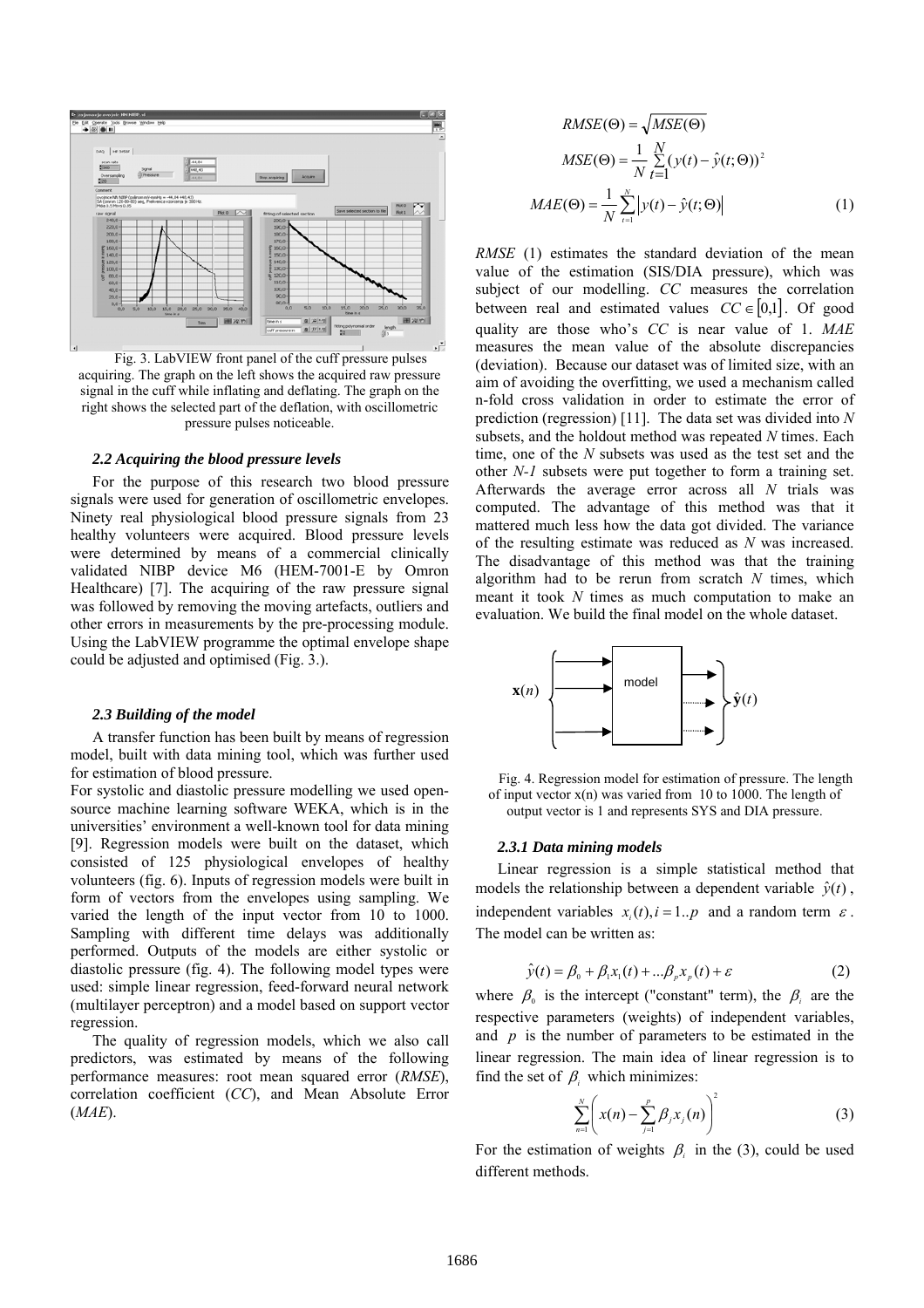

Fig. 5 Estimation of the performance of models for pressure prediction.

Apart linear regression also neural network (NN) was used, because it represented an emerging technology with some important characteristics, such as universal approximation (input-output mapping) and ability to learn from and adapt to their environment. Multilayer perceptron is feed-forward network. As learning algorithm we used generalized  $\delta$ -rule or back-propagation (BP). The user interface provides regulation of the following parameters: number of layers, number of neurons in each layer, learning rate  $\eta$  and momentum term  $\alpha$ . Parameters  $\eta$  and  $\alpha$  could be changed during the training. Neurons in input layer act as buffers for distributing the input signals **x(n)** to neurons in the hidden layer [11]. MP is usually used as pattern recognition tool, but from a systems theoretic point of view it can be also used for approximation of non-linear maps [11]. MP as a feed-forward network by its computational power could be compared to the fuzzy-logic systems.

We also used Support Vector Machine (SVM) for Regression. The basic idea of SVM is to map the input space into a high dimensional feature space via non-linear mapping and to do linear regression in this space. The linear regression in a high dimensional feature space corresponds to nonlinear regression in the low dimensional input space. Vapnik showed that the functions that minimize the risk depends on the finite number of parameters and can be described by kernel functions. Empirical risk minimization is used to estimate the parameters of feature space, which realization is a quadratic programming problem and which outputs are support vectors [9, 10, 12]. The capacity of predictor is controlled by VC dimension [12]. In the paper we used  $\epsilon$ -SVR variant of the algorithm with Platt's optimization algorithm, called Sequential Minimal Optimization (SMO) [9].

# **4. RESULTS**

The input parameters for the modelling consisted of two groups. The first group was a series of pairs of real physiological oscillometric envelope (Fig. 6) and resulting blood pressure levels, measured by a clinically validated commercial NIBP device Omron M6 (Table 1). The repeatability of Omron M6 device was proven by a series of 90 measurements. When measuring artificial signals measuring errors of less than 1 mmHg were recorded for various blood pressure levels and heart rates.



Fig. 6. Oscillometric envelope, acquired by a blood pressure measurement of a volunteer SYS/DIA/HR = 118/79/60.

Regression accuracy or the quality of predictor, which is prediction of SYS and DIA value, was estimated by means of the explained performance measures: correlation coefficient (CC), Mean Absolute Error (MAE) and root mean squared error (RMSE).

Table 2 is giving the results of comparison of different types of models. RMSE is calculated by 10-fold cross validation. In bold-faced type are give the best results for each model (for example, for linear regression we achieved the best results for input length of 600, CC  $\approx$  1, MAE  $\approx$  2 and RMSE=2.5. The best results of pressure modelling were achieved by a neural network, multilayer perceptron. Fig. 7 is illustrating the RMSE dependence of the length of input vector  $|x(n)|$  in the modelling with neural networks. RMSE was estimated by means of 10-fold cross validation. The best result of SYS modelling was achieved for input length 20, while the best result for DIA modelling was achieved for input length 45 (figure 7).

Table 1: Statistics of 90 blood pressures measured by commercial NIBP device as one of the input parameters for data mining models (physiological signals were measured on 23 healthy volunteers totalling 90 measurements, SYS – systolic, DIA – diastolic blood pressure, HR - heart rate, AVG and STD of SYS, DIA and HR – average and standard deviation of 23 volunteers).

|            | gender      | age     | height<br>weight |      | upper-arm<br>circumference | <b>SYS</b><br>(mmHg) | DIA<br>(mmHg) | HR<br>$(\min)$ |
|------------|-------------|---------|------------------|------|----------------------------|----------------------|---------------|----------------|
|            |             | (vears) | (cm)             | (cm) | (cm)                       |                      |               |                |
| AVG.       | 52 % male   | 32,0    | 173.6            | 70.2 | 26,8                       | 113.5                | 73.8          | 69,2           |
| <b>STD</b> | 48 % female | 14,7    | 9,6              | 14,2 | 2,9                        | 9,6                  | 8,3           | 9,3            |